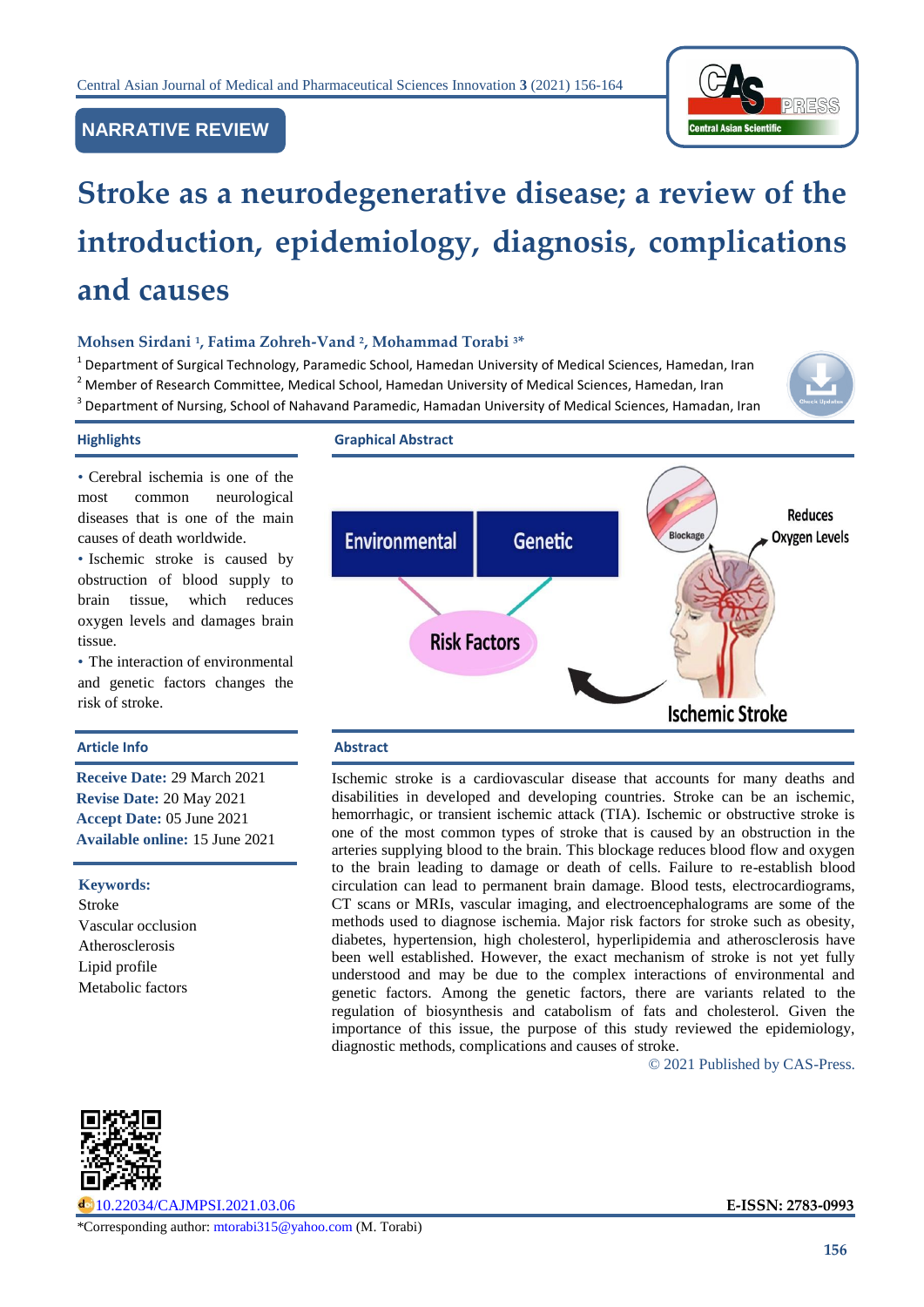#### **Introduction**

Stroke is currently the second leading cause of death and the first leading cause of disability worldwide [\(1\)](#page-5-0). The prevalence of stroke mortality is about 250 to 300 people per 100,000 of the total population in Asian countries. It is estimated that there are approximately 28.5 million cases of disability due to stroke that results in loss of normal life [\(2\)](#page-5-1). About 60% of survivors of stroke need care for their daily activities. More than 80% of strokes are ischemic and are caused by the cessation of blood supply to the brain tissue by the closure of cerebral arteries due to the formation of blood clots or emboli [\(3\)](#page-5-2). Studies have shown that an increased incidence of stroke is associated with lifestyle changes, decreased physical activities and factors such as obesity, high fat intake [\(4,](#page-6-0) [5\)](#page-6-1), air pollution [\(6\)](#page-6-2) and smoking [\(7\)](#page-6-3). In addition, some genetic factors are involved in the development or increase of susceptibility to ischemic stroke.Previous studies have shown that genetic polymorphisms in several key genes including phosphodiesterase 4D (PDE4D) [\(8\)](#page-6-4), ALOX5AP [\(8,](#page-6-4) [9\)](#page-6-5), FADS1/FADS2 [\(10\)](#page-6-6), IL-6, IL-1B [\(11\)](#page-6-7) and PCSK9 are associated with an increased risk of ischemic stroke [\(12\)](#page-6-8).

Hypercholesterolemia with autosomal dominant inheritance is a common hereditary single gene disorder that leads to cardiovascular disease by increasing serum low-density lipoprotein (LDL). Autosomal dominant hypercholesterolemia (ADH) is caused by mutations in the two significant loci encoding the LDL receptor and the apolipoprotein B100 receptor, its natural ligands.ADH is also caused by a mutation in the PCSK9 gene (Proproteinconvertasesubtilisin/Kexin type 9), a vital enzyme that modulates cholesterol homeostasis and encodes Nurc-1 (a regulator of neuronal apoptosis-regulating convertase) [\(12\)](#page-6-8). There is evidence that PCSK9, combined with LOX-1 (a lectin-like receptor), plays an essential role in hyperlipidemia, atherosclerosis, and ultimately ischemic stroke. The LOX-1 protein is encoded by the OLR1 gene, which belongs to the E sweeper receptor family. This protein is responsible for the absorption and transport of oxidized LDL into macrophages and, ultimately, its cessation [\(13\)](#page-6-9). Recent studies have shown that this protein plays a vital role in the pathophysiology of atherosclerosis. Loss of function of the LOX-1 protein causes the absorption of oxidized LDL into vascular endothelial cells and leads to the formation of toxic compounds that can cause atherosclerosis [\(14\)](#page-6-10). However, PCSK9 is an enzyme that binds to the LDL receptor. The LDL receptor removes blood cholesterol. The binding of PCSK9 to the LDL receptor will increase the concentration of cholesterol in the blood. Studies show that PCSK9 plays an essential role in blood cholesterol homeostasis [\(15\)](#page-6-11).

Stroke death rates vary from country to country, depending on social class and geopolitical region. There are significant geographical differences in the prevalence of stroke deaths worldwide. There are also differences in the type of stroke that occurs, the frequency distribution of ischemic stroke subtypes, and the stroke mechanism between whites and Asians. For example, carotid artery cerebral haemorrhage has been reported more frequently in Asians [\(16\)](#page-6-12). In industrialized countries, the prevalence of stroke is 5 per 1000 population, but it is around 5-10 per 1000 population [\(17\)](#page-6-13). Despite numerous epidemiological studies, population-based information is still scarce in developing countries  $(18)$ . In recent studies on the differences between women and men, the overall incidence of stroke in men was 33% higher than women, except in a few studies that had a small sample size and poor results [\(19\)](#page-6-15). In Europe, the annual incidence of stroke is 1 to 2.9 per 1,000 men and 0.6 to 1.9 per 1,000 women [\(20\)](#page-6-16). With epidemiological changes and ageing, the proportion of strokes may also increase. In general, the prevalence of stroke in urban areas is higher than in rural logic, and the levels of disability and dependence in stroke survivors are significantly higher in urban areas [\(20\)](#page-6-16).

Over the past 20 years, significant advances have been made in the diagnosis and treatment of stroke. However, it is still the fifth leading cause of death in the United States and the leading cause of long-term disability. Stroke affects about 795,000 people a year, with an average of one stroke every 40 seconds and one death every 4 minutes. Hospitalized stroke patients are considered to have a 5 to 10% mortality rate for ischemic stroke and 40 to 60% for hemorrhagic stroke, and only 10% of survivors fully recover. Approximately 87% of all strokes are of ischemic origin, caused by a blockage in a cerebral artery. Approximately 13% of strokes are hemorrhagic due to damage or rupture of blood vessels in the cerebral parenchyma (ICH) or the subarachnoid space (subarachnoid haemorrhage) [\(21\)](#page-6-17).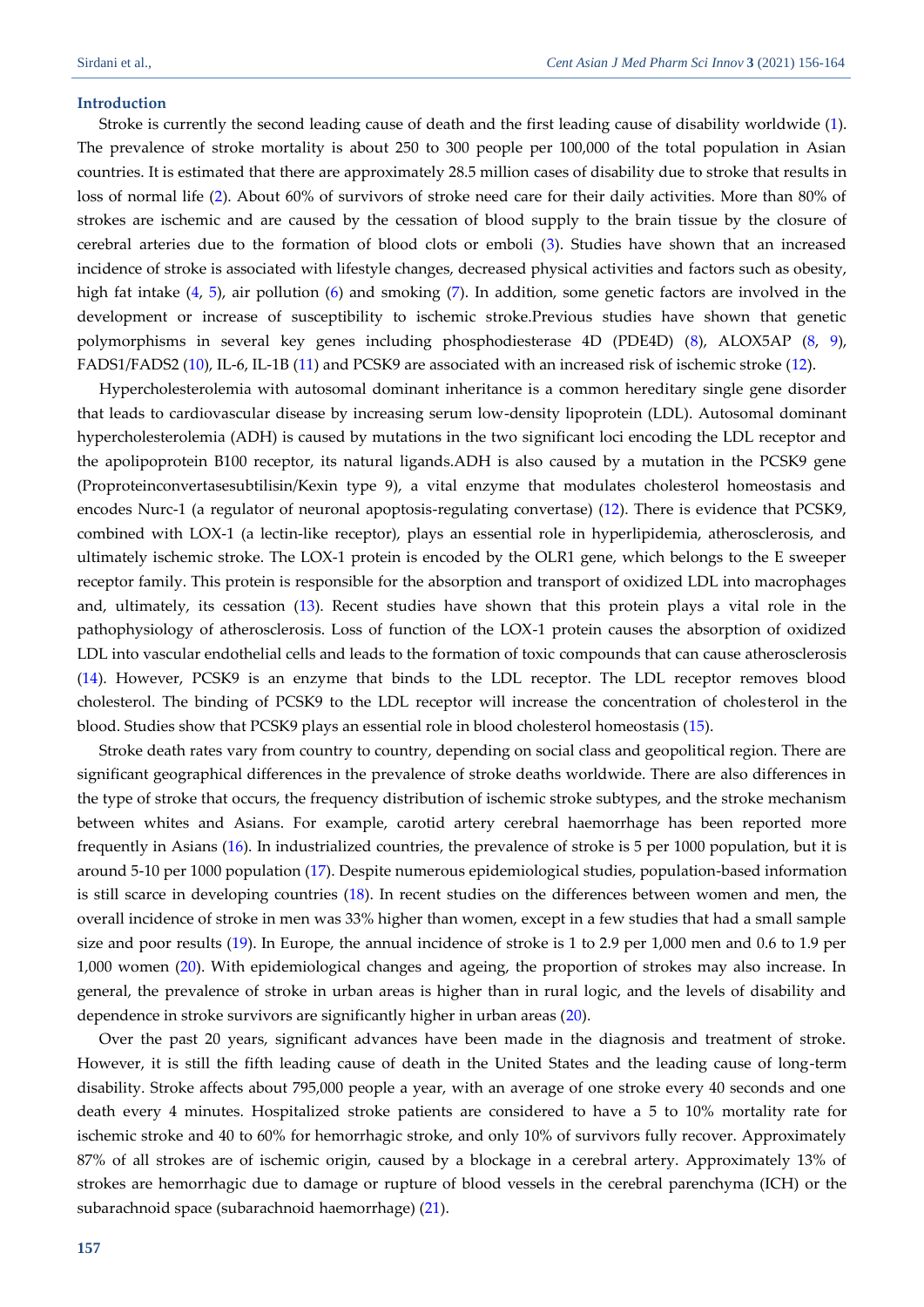The incidence of stroke in Iran is also not pleasant. Iranian specialists say people in Iran get a stroke 10 years earlier than in other countries. Meanwhile, the share of Iranian men is 25% higher than women. The representative of the Iranian Stroke Association, noting that 100,000 people in Iran suffer from stroke annually, said: "The significant reduction in the age of onset of stroke in the country is alarming [\(22\)](#page-7-0). Some review papers described the features of stroke [\(23,](#page-7-1) [24\)](#page-7-2), and we decided to narrate this topic in a slightly different manner. Due to the importance of the subject, in this study, we will have an overview of the introduction, diagnosis, complications and causes of stroke.

# **Stroke**

In ancient medicine, a stroke was a sudden attack with the loss of consciousness and the patient's senses, resulting in death. In modern medicine, the term stroke may refer to a brain stroke or heart attack [\(25\)](#page-7-3). Stroke is a sudden neurological disorder accompanied by loss of consciousness or disturbance in the patient's senses. The occurrence of stroke leads to long-term disability or death [\(25\)](#page-7-3). It starts suddenly. Initially, the severity of neurological disorders may be high, a phenomenon seen in embolic stroke. Or it may progress from a few seconds to a few hours (sometimes days), which may be due to progressive arterial thrombosis or recurrent embolism. A stroke that develops actively (but not as a result of cerebral edema) directly due to underlying vascular disease is called a developing stroke or a progressive stroke. Slow-growing localized brain disorders (over weeks or months) are unlikely to be due to stroke and are more likely to indicate a tumor or inflammatory or degenerative disease [\(25,](#page-7-3) [26\)](#page-7-4).

Ischemic or obstructive stroke is one of the three most common types of stroke. Also known as cerebral ischemia or obstructive stroke. This type of stroke is caused by an obstruction in the arteries that send blood to the brain. This blockage reduces blood flow and oxygen to the brain, leading to damage or death of brain cells. If blood circulation is not restored quickly, brain damage can become permanent [\(27\)](#page-7-5). Ischemic stroke, which includes thrombotic and embolic types, is one of the leading causes of death worldwide. Stroke is the third leading cause of death in the United States and one of the most common causes of hospitalization. Despite significant advances in treating acute ischemic stroke (including thrombolytic and mechanical resection or disintegration of the clot), these interventions are often appropriate for less than 5% of patients due to lack of timely referral for treatment [\(28\)](#page-7-6).

A transient stroke (TIA) is a transient, unstable condition of a part of the brain that occurs due to impaired blood flow to the brain. It can be stated that when the blood supply to the brain is disrupted, but the time and severity of this disorder is not enough to lead to a stroke (death of part of the tissue) is called transient ischemic attack [\(29,](#page-7-7) [30\)](#page-7-8). Hemorrhagic stroke (ICH) is caused by blood leakage or ruptured arteries in the brain. In this condition, blood leaking from the arteries can damage the brain cells by squeezing them. Rupture of cerebral arteries can be caused by complications such as hypertension, trauma, Anticoagulants, and aneurysms. Severe hypotension, less than 13-14 mm Hg within 6 hours, suddenly causes acute internal bleeding or ICH [\(31\)](#page-7-9). [Figure](#page-2-0)  [1](#page-2-0) shows the types of strokes.



<span id="page-2-0"></span>**Figure 1.** Types of strokes. Stroke is divided into two types, brain stroke and heart attack. A brain stroke can be an ischemic, hemorrhagic or transient ischemic attack (TIA). Nevertheless, a heart attack is caused by myocardial infarction [\(32\)](#page-7-10).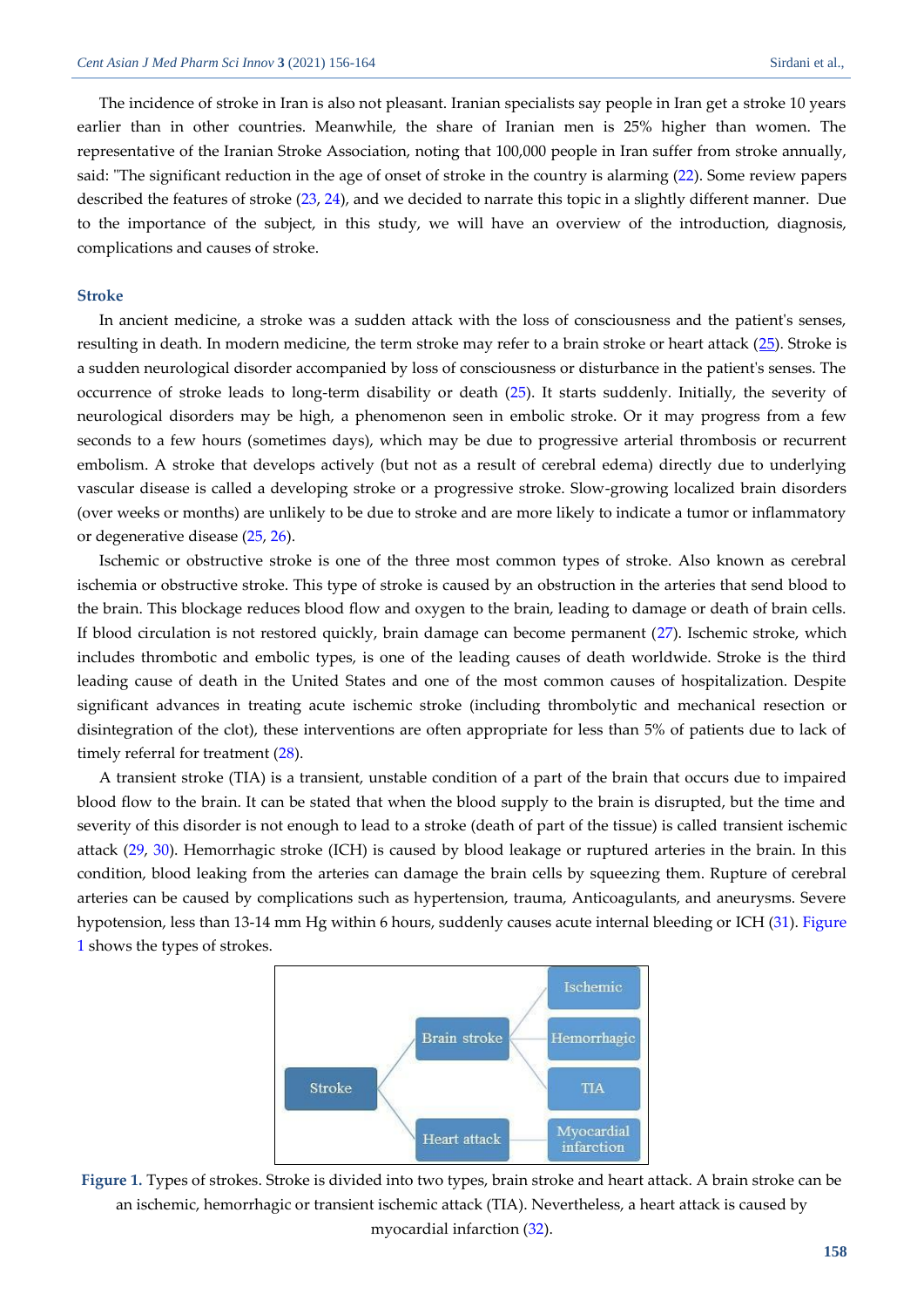### **Ischemic stroke symptoms**

Stroke is a syndrome characterized by the acute onset of neurological symptoms for 24 hours. Neurological symptoms are caused by central nervous system involvement as a result of impaired cerebral blood flow. The site of involvement is guessed by the symptoms, identified by neurological examination, and confirmed by imaging (CT or MRI).In case of acute onset of symptoms and often in whenthe patient is old which there are risk factors for stroke, as well as in cases where the signs and symptoms can be limited to the blood supply for a specific blood vessel in the brain, the vascular cause of stroke should always be considered. Intended if the stroke is confirmed using imaging, further investigations will be performed to determine the causes [\(33\)](#page-7-11).

In many cases, history and neurological examination provide enough information to locate the lesion on one side of the brain and the anterior or posterior circulation [\(33\)](#page-7-11). The specific symptoms of an ischemic stroke depend on the area that is damaged. The general symptoms that are common in most ischemic strokes are shown in [Figure 2.](#page-3-0)



<span id="page-3-0"></span>**Figure 2.** Ischemic stroke symptoms. Ischemic stroke can include vision problems, paralysis, dizziness, or aphasia, depending on the area in the brain affected [\(34\)](#page-7-12).

# **Ischemic stroke causes**

#### *Clot*

An ischemic stroke occurs when a blood clot or fat plaque blocks an artery that carries blood to the brain. This obstruction can appear in the neck or skull. Clots usually start in the heart and travel through the circulatory system. A clot can be removed individually, or it can form in the artery itself. When this clot blocks the artery, the brain does not receive enough blood and oxygen, and its cells begin to die [\(35\)](#page-7-13).

# *Fat plaques*

Fat-induced ischemic stroke occurs when fat plaque separates from an artery and reaches the brain. Plaque can also form in the arteries that carry blood to the brain, blocking the arteries and causing an ischemic stroke [\(35\)](#page-7-13). Complete ischemia, which is a severe form of stroke than normal ischemia, occurs when the flow of oxygen to the brain is significantly reduced or completely stopped. This is usually caused by a heart attack but can also be caused by other conditions such as carbon monoxide poisoning [\(36\)](#page-7-14).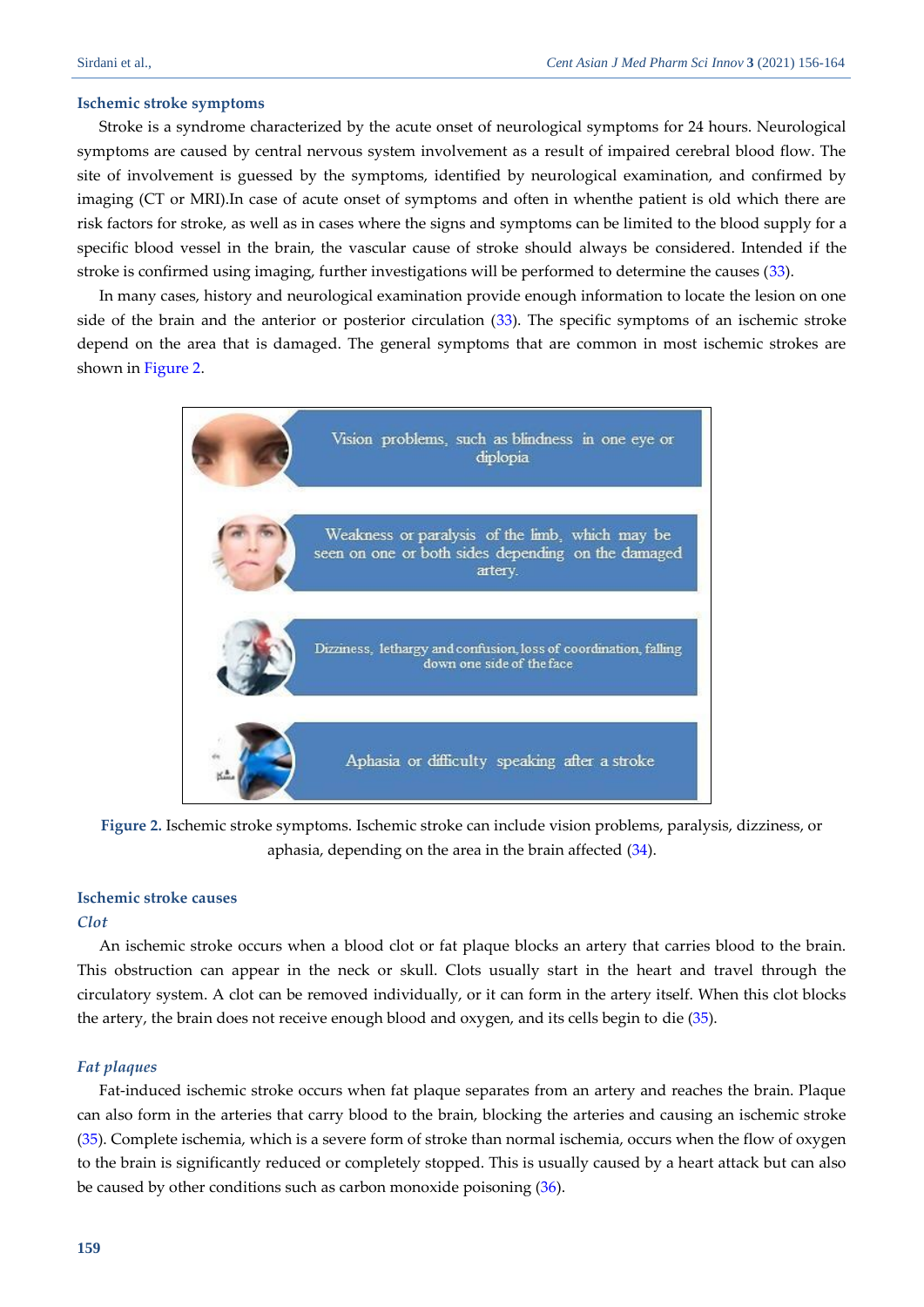#### **Risk factors and complications of ischemic stroke**

Circulatory system conditions constitute a significant risk factor for ischemic stroke. It's because these conditions increase the risk of clots or fat deposits. These conditions include atherosclerosis, high cholesterol, blood pressure disorders, and atrial fibrillation. But other risk factors include obesity, smoking, diabetes, stress, some drugs like cocaine and alcohol. It is now known that obstructive stroke is more common in people who have a family history of stroke or have had a stroke before. Men are more likely than women to have an obstructive stroke, and the risk of stroke increases with age [\(37\)](#page-7-15). Risk factors for transient ischemic attack include family history, gender (men more likely), age, previous history, sickle cell anaemia, and black race [\(38\)](#page-7-16). It is now well established that genetic profile plays a vital role in the susceptibility to stroke. The role of some factors involved in the coagulation system and the role of some inflammatory factors such as cytokines in the occurrence of stroke have been proven. For example, IL-6 is one of the most studied cytokines related to inflammation in stroke.

Some studies have mentioned this inflammatory mediator as a beneficial and harmful factor (39). Some studies have also shown that the FOXF2 gene increases the risk of stroke due to small vascular disease in the brain [\(40,](#page-8-0) [41\)](#page-8-1). Studies to investigate the changes in gene expression in ischemic stroke in mice have also shown that during the seven days after stroke, 12 gene groups had the most changes in expression compared to control conditions, including genes related to Functional immediate early gene groups, transcription, heat shock proteins, inflammation, apoptosis, cytoskeleton, metabolism, growth factors, message pathways, ion channels, neurotransmitter receptors, and synaptic proteins [\(42,](#page-8-2) [43,](#page-8-3) [44\)](#page-8-4). Medical complications after stroke are common and strongly affect the results. These include infections (especially pneumonia, aspiration, and urinary tract infections), cardiac arrhythmias, gastrointestinal bleeding, pulmonary embolism, and depression. In some cases, such as arrhythmias and depression, complications are directly due to brain damage [\(45\)](#page-8-5).

#### **Diagnostic tests**

#### *Blood test*

This test should be done routinely to detect the treatable causes of stroke and rule out other mimics. Recommended tests include 1- Complete blood count: A complete blood count can identify possible causes of stroke (such as thrombocytosis, polycythemia, sickle cell disease). For unknown reasons, a high white blood cell count at the time of admission is an independent factor that exacerbates the outcome of stroke. 2- Inflammatory markers include increased erythrocyte sedimentation rate (ESR) and increased CRP (C-reactive protein). 3- Serum glucose: Determination of blood sugar is critical because hypoglycemia or hyperglycemia can manifest as focal neurological symptoms and stroke imitation. Hypoglycemia with focal symptoms, seizures, or coma requires immediate glucose administration to prevent permanent brain damage, and hyperglycemia (nonketone hyperosmolar hyperglycemia or diabetic ketoacidosis) requires immediate, specific treatment. 4.Serum lipids: Total cholesterol and HDL measurement helps to assess risk factors for stroke [\(46,](#page-8-6) [47\)](#page-8-7).

#### *Electrocardiogram*

ECG should be performed routinely to detect latent myocardial infarction or cardiac arrhythmias such as atrial fibrillation contributing to embolic stroke [\(48\)](#page-8-8).

#### *Scanning or MRI*

A routine CT scan or MRI should be done to differentiate between infarction and bleeding as a cause of stroke to rule out other lesions (such as tumors and abscesses) because they mimic the symptoms and also discover the location of the lesion. Contrast-enhanced CT scans are usually preferred for early diagnosis because they are widely available, rapid, and easily distinguish between ischemia and bleeding [\(49\)](#page-8-9).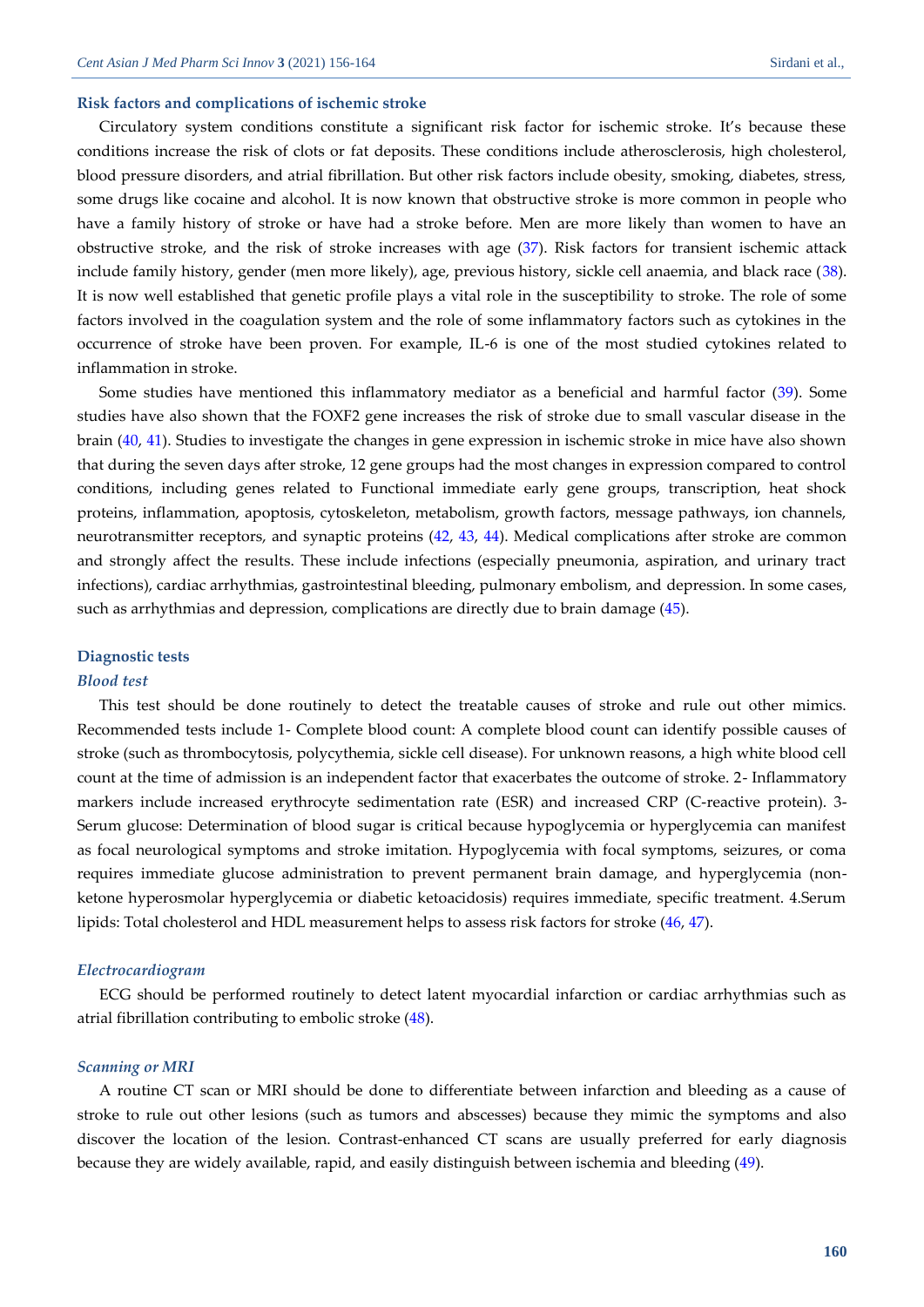#### *Vascular imaging*

It's a type of imaging to identify the underlying structural causes of cerebrovascular disease and to determine the surgical lesions of the extra-cranial carotid artery in patients. Digital subtraction angiography, magnetic resonance angiography to diagnose moderate to severe extra-cranial carotid artery stenosis, Doppler ultrasonography for internal carotid artery stenosis, carotid plaque imaging such as high-resolution MRI and Dopplerultrasonography suspected stenosis of the internal carotid, middle or basilar artery, are methods that are used for diagnosis [\(49\)](#page-8-9).

# *Electroencephalogram (EEG)*

EEG is rarely valuable for assessing stroke. However, it may help to differentiate between seizures and TIA in some patients for whom there is no other way to differentiate these conditions [\(50\)](#page-8-10).

#### **Stroke epidemiology**

The World Health Organization (WHO) estimates that 15 million people have a stroke each year, of which 5 million remain permanently disabled. In the absence of population-based interventions, 7.8 million deaths are projected to occur by 2030. However, due to the increase in world population, the highest mortality rate in the world is related to stroke, from 89 per 100,000 in 2005 to about 98 per 100,000 in 2030, where the increased incidence of brain stroke is more pronounced. Worldwide, strokes show significant changes in mortality. Between 1970 and 2008, there was a 42% reduction in stroke incidence in high-income countries, compared with a 100% increase in stroke in the middle- and low-income countries [\(51\)](#page-8-11). The number of strokes in Iran is not very pleasant either. Iranian specialists say people in Iran get stroke 10 years earlier than in other countries. Meanwhile, the share of Iranian men is 25% higher than women. The representative of the Iranian Stroke Association, noting that 100,000 people in Iran suffer from stroke annually, said: "The significant reduction in the age of onset of stroke in the country is alarming" [\(22\)](#page-7-0).

#### **Conclusion**

Stroke is a disease characterized by the acute onset of neurological symptoms for 24 hours. Neurological symptoms are caused by central nervous system involvement as a result of impaired cerebral blood flow. Studies have shown that increasing the incidence of stroke is associated with lifestyle changes, decreased physical activities, and other factors such as obesity, high fat intake, air pollution, and smoking. The main risk factor for ischemic stroke is the condition of the circulatory system. Conditions such as atherosclerosis, high cholesterol, hypertensive disorders, and atrial fibrillation are among the common factors associated with the circulatory system. Of course, factors such as obesity, smoking, diabetes, stress, certain drugs such as cocaine and alcohol consumption are also among the risk factors. In addition, some genetic factors are involved in the development or increase of susceptibility to ischemic stroke. Genetic changes in several essential genes, including phosphodiesterase 4D (PDE4D), ALOX5AP, FADS1 / FADS2, IL6, IL1B, and PCSK9, are associated with an increased risk of ischemic stroke.

# **References**

- <span id="page-5-0"></span>1. Luo Y. [Cell-based therapy for stroke.](https://freepaper.me/d/PDF/19/19810a69eac81a822b956126856b2b41.pdf?hash=PlZ4Sx8Xp2-6YjyROCLIZw&doi=10.1007/s00702-010-0478-4&title=&save=1%20%20%20%20%20%20%20%20%20%20%20%20%20%20%20%20style=) J Neural Transm 2011; 118(1): 61-74. <https://doi.org/10.1007/s00702-010-0478-4>
- <span id="page-5-1"></span>2. Bhasin A, Srivastava MP, Kumaran SS, Mohanty S, Bhatia R, Bose S, Gaikwad S, Garg A, Airan B. [Autologous mesenchymal stem cells in chronic stroke.](https://cyberleninka.org/article/n/1331610.pdf) Cerebrovasc Dis Extra 2011; 1(1): 93-104. <https://doi.org/10.1159/000333381>
- <span id="page-5-2"></span>3. Sims NR, Muyderman H. [Mitochondria, oxidative metabolism and cell death in stroke.](http://saludmitocondrial.net/uploads/3/5/7/0/35708167/stroke_2.pdf) Biochim Biophys Acta Mol Basis Dis 2010; 1802(1): 80-91. <https://doi.org/10.1016/j.bbadis.2009.09.003>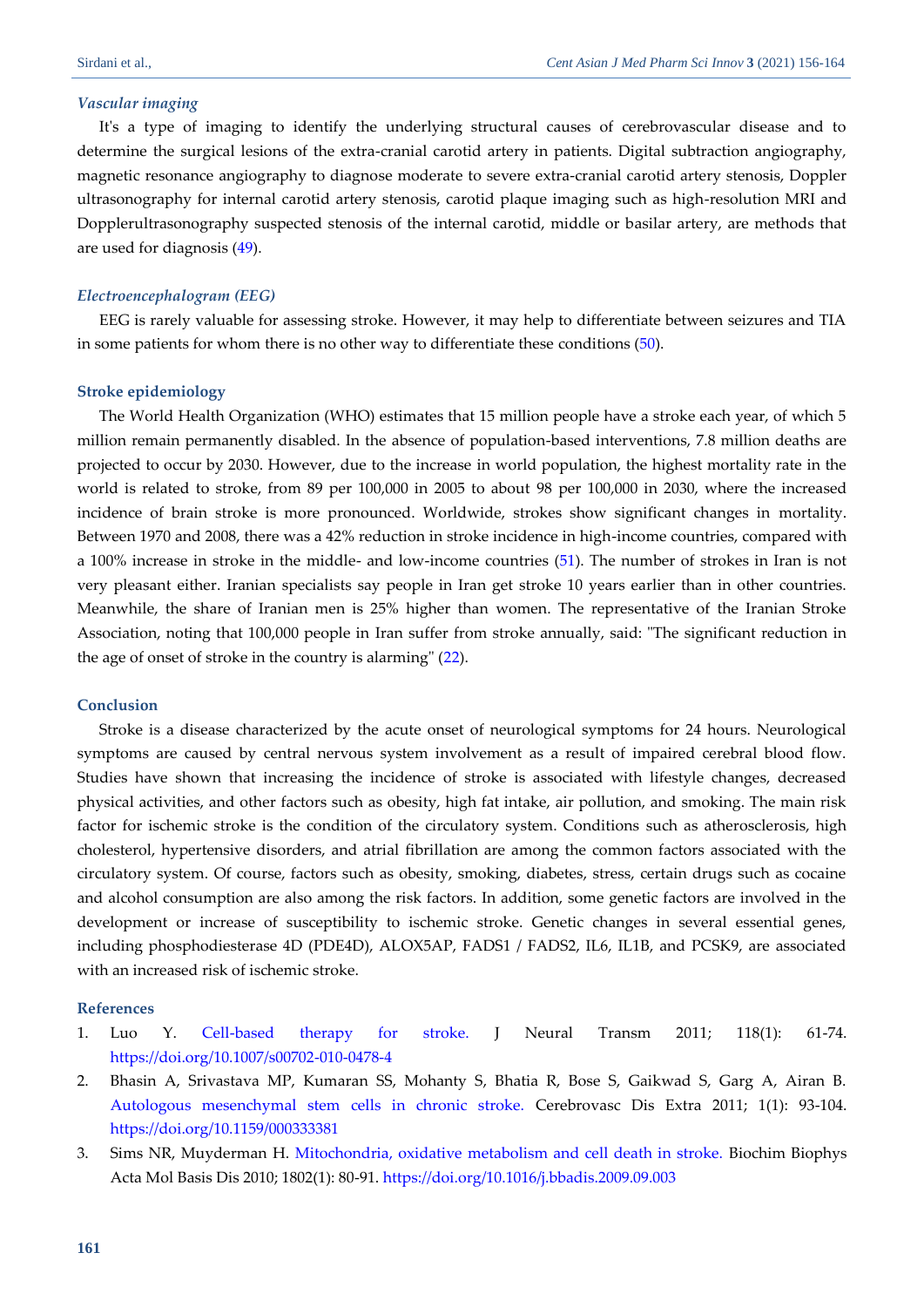- <span id="page-6-0"></span>4. He K, Merchant A, Rimm EB, Rosner BA, Stampfer MJ, Willett WC, Ascherio A. [Dietary fat intake and risk](https://d1wqtxts1xzle7.cloudfront.net/49306970/777.pdf?1475473751=&response-content-disposition=inline%3B+filename%3DDietary_fat_intake_and_risk_of_stroke_in.pdf&Expires=1624513705&Signature=M9nzFLR8KZ5Lvks-0v9K6s24qUzGhGEkW1axLPs74FzzWMl6xz5pafD7hrR2e4IFq0-54kZRVxOtkb56dDBZ-i6YQHaCcGfQXIoEs~byxQ2ZWxCiUIDeQ~sKHj~wRB7Hg01Kyl7uIKwmCdjOmUduFh4XyfCddht3SExyyWOZ5fa9vNa2htMnCwrt1dDVdi86~6tP3rgeiPIVo6TiuPN9CwW8dUtLEp1XYaXxEsiOWsoeo-lzitxwWeWPlEpaQmDPJYsl4v8lAUwc0S8x6NW5SfadktWXW5kmhwbx5-n5rWay928dNKTE01dnTXbkbECHgAwM2weRYBxIq9fRuWTsIw__&Key-Pair-Id=APKAJLOHF5GGSLRBV4ZA)  [of stroke in male US healthcare professionals: 14 year prospective cohort study.](https://d1wqtxts1xzle7.cloudfront.net/49306970/777.pdf?1475473751=&response-content-disposition=inline%3B+filename%3DDietary_fat_intake_and_risk_of_stroke_in.pdf&Expires=1624513705&Signature=M9nzFLR8KZ5Lvks-0v9K6s24qUzGhGEkW1axLPs74FzzWMl6xz5pafD7hrR2e4IFq0-54kZRVxOtkb56dDBZ-i6YQHaCcGfQXIoEs~byxQ2ZWxCiUIDeQ~sKHj~wRB7Hg01Kyl7uIKwmCdjOmUduFh4XyfCddht3SExyyWOZ5fa9vNa2htMnCwrt1dDVdi86~6tP3rgeiPIVo6TiuPN9CwW8dUtLEp1XYaXxEsiOWsoeo-lzitxwWeWPlEpaQmDPJYsl4v8lAUwc0S8x6NW5SfadktWXW5kmhwbx5-n5rWay928dNKTE01dnTXbkbECHgAwM2weRYBxIq9fRuWTsIw__&Key-Pair-Id=APKAJLOHF5GGSLRBV4ZA) Bmj. 2003; 327(7418): 777- 782. <https://doi.org/10.1136/bmj.327.7418.777>
- <span id="page-6-1"></span>5. Yamagishi K, Folsom AR, Steffen LM. [Plasma fatty acid composition and incident ischemic stroke in](https://www.karger.com/Article/Pdf/351205)  [middle-aged adults: the Atherosclerosis Risk in Communities \(ARIC\) Study.](https://www.karger.com/Article/Pdf/351205) Cerebrovasc Dis 2013; 36(1): 38-46.
- <span id="page-6-2"></span>6. Wellenius GA, Burger MR, Coull BA, Schwartz J, Suh HH, Koutrakis P, Schlaug G, Gold DR, Mittleman MA. [Ambient air pollution and the risk of acute ischemic stroke.](https://d1wqtxts1xzle7.cloudfront.net/44268922/Ambient_air_pollution_and_the_risk_of_ac20160331-25100-1dzoml8.pdf?1459450424=&response-content-disposition=inline%3B+filename%3DAmbient_air_pollution_and_the_risk_of_ac.pdf&Expires=1624514318&Signature=K7gMAOBVWSFppVfSuMCaOlYo-IPkT2y0vX0k3RIVLsLcbJiBumPCorR7OKay94djgidfvI~3rPK7YIpdynLosnPrrU0gq66rSsQlsUisiV9EI6HpOpltvXSoAjgn0UG7w624HITZiYZBcWyaeD2mIjHxJoKoBr9ChhBX1rNszVlNrlznbe0EdAZYW9l2GXvZUkw5vlSGc6hhdfirQ9zkRrO7FGuqDnlFdcF~Vv4Nsn59Kf63D8OVR5cr2CCLlE5yGHMFvE6xMeTm6JZdQghbuK0uOJk92PhfB3RKDd3X0wazaBuDLWrMvGdn1ynwHM-ga3KtLPophwiDqfDtmq7cMw__&Key-Pair-Id=APKAJLOHF5GGSLRBV4ZA) Arch Int Med 2012; 172(3): 229-234. <https://doi.org/10.1001/archinternmed.2011.732>
- <span id="page-6-3"></span>7. You RX, Thrift AG, McNeil JJ, Davis SM, Donnan GA. [Ischemic stroke risk and passive exposure to](https://ajph.aphapublications.org/doi/pdfplus/10.2105/AJPH.89.4.572)  [spouses' cigarette smoking. Melbourne Stroke Risk Factor Study \(MERFS\) Group.](https://ajph.aphapublications.org/doi/pdfplus/10.2105/AJPH.89.4.572) Am J Public Health 1999; 89(4): 572-575. <https://doi.org/10.2105/ajph.89.4.572>
- <span id="page-6-4"></span>8. Qu Z, Su F, Zhu Y, Zhang S, Zhao H, Li Y, Qiao Z, Wang H. [A tagging ALOX5AP polymorphism and risk](https://europepmc.org/article/pmc/4723920)  [of ischemic stroke in a northeastern Chinese Han population.](https://europepmc.org/article/pmc/4723920) Int J Clin Exp Med 2015; 8(11): 21343.
- <span id="page-6-5"></span>9. Liang W, Zhang D, Mang J, He J, Liu H, Shao Y, Han F, Xu Z. [Association between phosphodiesterase 4D](https://europepmc.org/article/med/25932100)  [\(PDE4D\) SNP 87 and ischemic stroke: A meta-analysis.](https://europepmc.org/article/med/25932100) Int J Clin Exp Med 2015; 8(2): 1715.
- <span id="page-6-6"></span>10. Yang Q, Yin RX, Cao XL, Wu DF, Chen WX, Zhou YJ. [Association of two polymorphisms in the](https://europepmc.org/article/med/26261632)  [FADS1/FADS2 gene cluster and the risk of coronary artery disease and ischemic stroke.](https://europepmc.org/article/med/26261632) Int J Clin Exp Pathol 2015; 8(6): 7318.
- <span id="page-6-7"></span>11. Yang B, Zhao H, Bin X, Wang YB, Zhang J, Cao YK, Wu Q, Cao F. [Influence of interleukin-1 beta gene](https://europepmc.org/article/med/26823694)  [polymorphisms on the risk of myocardial infarction and ischemic stroke at young age in vivo and in vitro.](https://europepmc.org/article/med/26823694) Int J Clin Exp Pathol 2015; 8(11): 13806.
- <span id="page-6-8"></span>12. Allard D, Amsellem S, Abifadel M, Trillard M, Devillers M, Luc G, Krempf M, Reznik Y, Girardet JP, Fredenrich A, Junien C. [Novel mutations of the PCSK9 gene cause variable phenotype of autosomal](https://onlinelibrary.wiley.com/doi/pdf/10.1002/humu.9383)  [dominant hypercholesterolemia.](https://onlinelibrary.wiley.com/doi/pdf/10.1002/humu.9383) Hum Mutat 2005; 26(5): 497. <http://www3.interscience.wiley.com/homepages/38515/pdf/854.pdf>
- <span id="page-6-9"></span>13. Liu X, Zhu RX, Li L, He ZY. [Association of LOX-1 gene polymorphisms with cerebral infarction in northern](https://cyberleninka.org/article/n/1072713.pdf)  [Chinese Han population.](https://cyberleninka.org/article/n/1072713.pdf) Lipid Health Dis 2014; 13(1): 1-6. <https://doi.org/10.1186/1476-511X-13-55>
- <span id="page-6-10"></span>14. Mehta JL, Li DY. [Identification and autoregulation of receptor for OX-LDL in cultured human coronary](https://freepaper.me/n/6RQ_FpYuFjkEm7crqxqaAQ/PDF/9f/9f99bb930d9659e66a1cc3d9f3469790.pdf)  [artery endothelial cells.](https://freepaper.me/n/6RQ_FpYuFjkEm7crqxqaAQ/PDF/9f/9f99bb930d9659e66a1cc3d9f3469790.pdf) Biochem Biophys Res Commun 1998; 248(3): 511-514. <https://doi.org/10.1006/bbrc.1998.9004>
- <span id="page-6-11"></span>15. Weinreich M, Frishman WH. [Antihyperlipidemic therapies targeting PCSK9.](https://journals.lww.com/cardiologyinreview/Abstract/2014/05000/Antihyperlipidemic_Therapies_Targeting_PCSK9.4.aspx) Cardiol Rev 2014; 22(3): 140- 146. <https://doi.org/10.1097/CRD.0000000000000014>
- <span id="page-6-12"></span>16. Lavados PM, Hennis AJ, Fernandes JG, Medina MT, Legetic B, Hoppe A, Sacks C, Jadue L, Salinas R. [Stroke epidemiology, prevention, and management strategies at a regional level: Latin America and the](https://d1wqtxts1xzle7.cloudfront.net/44840575/Stroke_epidemiology_prevention_and_manag20160417-21127-vs0xff.pdf?1460957683=&response-content-disposition=inline%3B+filename%3DStroke_epidemiology_prevention_and_manag.pdf&Expires=1624518977&Signature=Zp9wifzbGNLEHtCPHqyPloG~qNSMTqTAM0n0vp5YIYvdNU7QfYZWpOTCqh-PwmqI8y~6eph35kVCFESXjtdkDt1YY4ltUF92PtwnBYA5v8bUhBM1BR~tU~KKJ-nUhyDQRIqM5xZ0sVtf3Zyy5Y-h4Tte9X5rLIXc1oIZyKNS-p5yyXuJjnJPpcOzogisKyd8v2YiZuWaSDKCiXU2WKtxZoG3mHBu~FOJQSvjAN8Rk41uLVm~UmSSroU2ILZcW1bodk-1tiFQoJz8gczBHoWSz3WaZAN4emCdsctrFsIw~MaesdJTDM5go9mHUxk~xyQSPC2xM18aHOn983s34iUFpg__&Key-Pair-Id=APKAJLOHF5GGSLRBV4ZA)  [Caribbean.](https://d1wqtxts1xzle7.cloudfront.net/44840575/Stroke_epidemiology_prevention_and_manag20160417-21127-vs0xff.pdf?1460957683=&response-content-disposition=inline%3B+filename%3DStroke_epidemiology_prevention_and_manag.pdf&Expires=1624518977&Signature=Zp9wifzbGNLEHtCPHqyPloG~qNSMTqTAM0n0vp5YIYvdNU7QfYZWpOTCqh-PwmqI8y~6eph35kVCFESXjtdkDt1YY4ltUF92PtwnBYA5v8bUhBM1BR~tU~KKJ-nUhyDQRIqM5xZ0sVtf3Zyy5Y-h4Tte9X5rLIXc1oIZyKNS-p5yyXuJjnJPpcOzogisKyd8v2YiZuWaSDKCiXU2WKtxZoG3mHBu~FOJQSvjAN8Rk41uLVm~UmSSroU2ILZcW1bodk-1tiFQoJz8gczBHoWSz3WaZAN4emCdsctrFsIw~MaesdJTDM5go9mHUxk~xyQSPC2xM18aHOn983s34iUFpg__&Key-Pair-Id=APKAJLOHF5GGSLRBV4ZA) Lancet Neurol 2007; 6(4): 362-372. [https://doi.org/10.1016/S1474-4422\(07\)70003-0](https://doi.org/10.1016/S1474-4422(07)70003-0)
- <span id="page-6-13"></span>17. Feigin VL, Lawes CM, Bennett DA, Anderson CS. [Stroke epidemiology: a review of population-based](https://d1wqtxts1xzle7.cloudfront.net/45807587/Feigin_VL_Lawes_CM_Bennett_DA_Anderson_C20160520-12621-1wnm077.pdf?1463758240=&response-content-disposition=inline%3B+filename%3DStroke_epidemiology_a_review_of_populati.pdf&Expires=1624519147&Signature=OpHR1YtyrCOeHqShhMiRBMjIYRD1gqKUvWRpMzOxkcR6LCZmKTnjqpzSD7914GOI9JE2S1fuL6bHUKN6fs0I3bidC2tuZVsjzw0040EZigPbWwq189Mdi84yOuncFt3HDzE6e4rtZwjEE6U6vjwkLhXv~srFMGwRMP2ECiw90ihj1j742gJJRusHKK5tigf0Q1OZgWnvO6SPM3p644nReoUgSvMCHKcWd5hk5OLdzkoDMQnpwsO874naXx974ED2Dkmeey21eoHLS9v6JqX0VdVksNlAJ8eRaoV8fkr~R8AJ5bukkuaPmUQWGqsAZ3gXZohslVqBTcUvUpuWWbJA4A__&Key-Pair-Id=APKAJLOHF5GGSLRBV4ZA)  [studies of incidence, prevalence, and case-fatality in the late 20th century.](https://d1wqtxts1xzle7.cloudfront.net/45807587/Feigin_VL_Lawes_CM_Bennett_DA_Anderson_C20160520-12621-1wnm077.pdf?1463758240=&response-content-disposition=inline%3B+filename%3DStroke_epidemiology_a_review_of_populati.pdf&Expires=1624519147&Signature=OpHR1YtyrCOeHqShhMiRBMjIYRD1gqKUvWRpMzOxkcR6LCZmKTnjqpzSD7914GOI9JE2S1fuL6bHUKN6fs0I3bidC2tuZVsjzw0040EZigPbWwq189Mdi84yOuncFt3HDzE6e4rtZwjEE6U6vjwkLhXv~srFMGwRMP2ECiw90ihj1j742gJJRusHKK5tigf0Q1OZgWnvO6SPM3p644nReoUgSvMCHKcWd5hk5OLdzkoDMQnpwsO874naXx974ED2Dkmeey21eoHLS9v6JqX0VdVksNlAJ8eRaoV8fkr~R8AJ5bukkuaPmUQWGqsAZ3gXZohslVqBTcUvUpuWWbJA4A__&Key-Pair-Id=APKAJLOHF5GGSLRBV4ZA) Lancet Neurol 2003; 2(1): 43-53. [https://doi.org/10.1016/S1474-4422\(03\)00266-7](https://doi.org/10.1016/S1474-4422(03)00266-7)
- <span id="page-6-14"></span>18. Pandian JD, Sudhan P. [Stroke epidemiology and stroke care services in India.](https://www.researchgate.net/profile/Jeyaraj-Pandian/publication/259609109_Stroke_Epidemiology_and_Stroke_Care_Services_in_India/links/548994e40cf289302e32ba74/Stroke-Epidemiology-and-Stroke-Care-Services-in-India.pdf) J Stroke 2013; 15(3): 128. <https://doi.org/10.5853/jos.2013.15.3.128>
- <span id="page-6-15"></span>19. Appelros P, Stegmayr B, Terént A. [Sex differences in stroke epidemiology: a systematic review.](https://d1wqtxts1xzle7.cloudfront.net/42144776/STROKEAHA.108.540781v1.pdf?1454679603=&response-content-disposition=inline%3B+filename%3DSex_Differences_in_Stroke_Epidemiology_A.pdf&Expires=1624519635&Signature=BNEnBtpc14zp5ZMox2rur3ViJWF7YkzxU5KJE7DiVheVqQyAw5sDaBNa43tFK6JYxt2LTZpbMqbGSfUa3LVgqIIp07CY-eI3ZB~2Pe13Z9iRbnUBgjHD9BArfxHSZErKa7Ex8SqaNhWf1GygOLlOP79~MGQ3-VzZx-BPe53yG-FrOvO5k0Exbh787yfbJBTgrbL5fAWr3KR9O2d~jiKaYLLF~nDm0nOV4bYyTTYyE7vVgDrAPaaDpcz8FV4Brv~KccV1LUKJpI1Jg2Tzx1AaTp8jJEOHdn84GBT7FcqkuNbbcW9ySpeUTyeds5cDSR5vCSgcidKAZLmC80XqLypOlg__&Key-Pair-Id=APKAJLOHF5GGSLRBV4ZA) Stroke 2009; 40(4): 1082-1090. <https://doi.org/10.1161/STROKEAHA.108.540781>
- <span id="page-6-16"></span>20. Guzik A, Bushnell C. [Stroke epidemiology and risk factor management.](https://journals.lww.com/continuum/Abstract/2017/02000/Stroke_Epidemiology_and_Risk_Factor_Management.7.aspx) Continuum Lifelong Learn Neurol 2017; 23(1): 15-39. <https://doi.org/10.1212/CON.0000000000000416>
- <span id="page-6-17"></span>21. Zahuranec DB, Morgenstern LB, Garcia NM, Conley KM, Lisabeth LD, Rank GS, Smith MA, Meurer WJ, Resnicow K, Brown DL. [Stroke health and risk education \(SHARE\) pilot project: feasibility and need for](https://www.ahajournals.org/doi/pdf/10.1161/STROKEAHA.107.503557)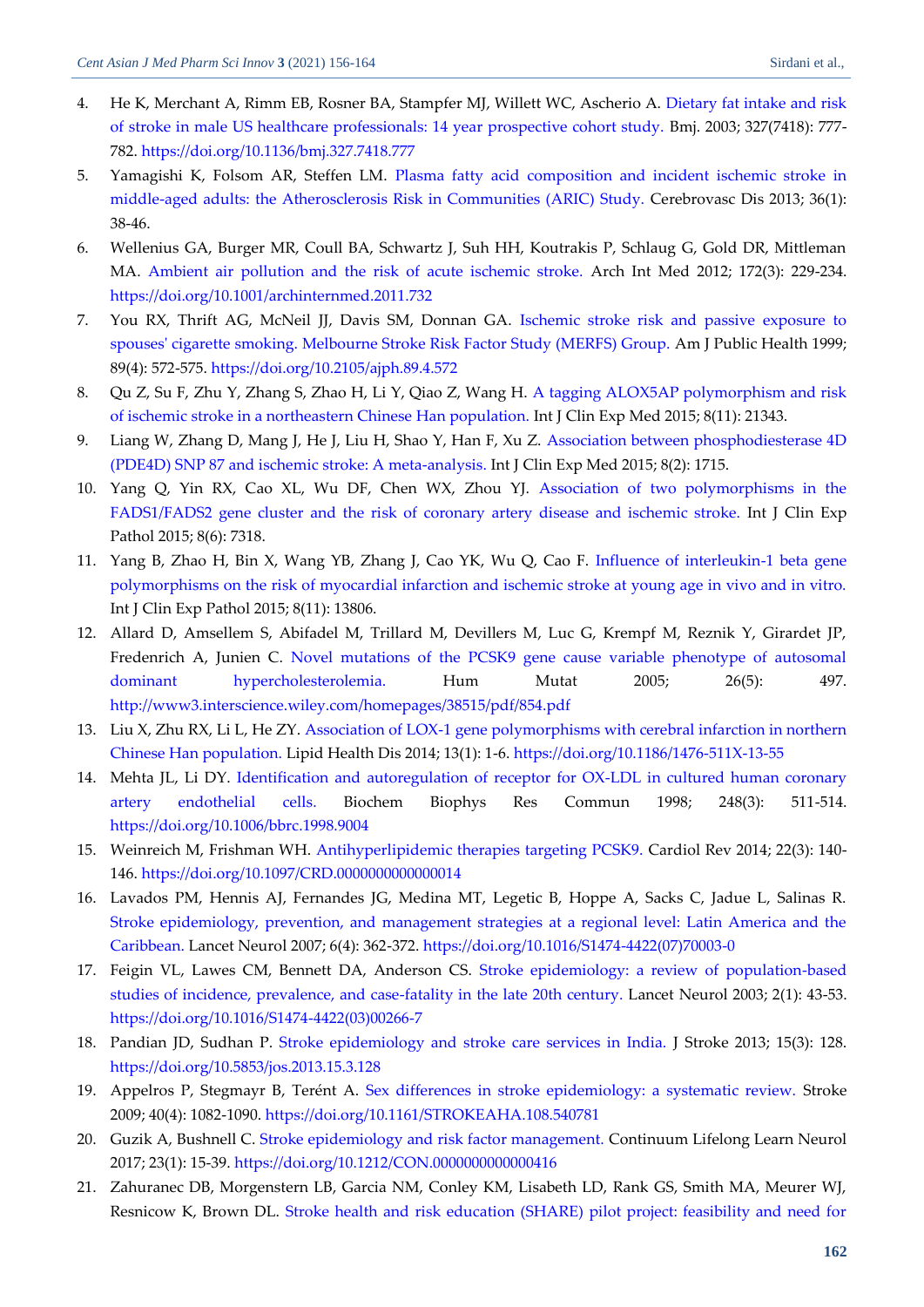[church-based stroke health promotion in a bi-ethnic community.](https://www.ahajournals.org/doi/pdf/10.1161/STROKEAHA.107.503557) Stroke 2008; 39(5): 1583-1585. <https://doi.org/10.1161/STROKEAHA.107.503557>

- <span id="page-7-0"></span>22. Fahimfar N, Khalili D, Mohebi R, Azizi F, Hadaegh F. [Risk factors for ischemic stroke; results from 9 years](https://cyberleninka.org/article/n/1305885.pdf)  [of follow-up in a population based cohort of Iran.](https://cyberleninka.org/article/n/1305885.pdf) BMC Neurol 2012; 12(1): 1-7. <https://doi.org/10.1186/1471-2377-12-117>
- <span id="page-7-1"></span>23. Lv Y, Han X, Song Y, Han Y, Zhou C, Zhou D, Zhang F, Xue Q, Liu J, Zhao L, Zhang C. [Toward](https://onlinelibrary.wiley.com/doi/epdf/10.1002/hbm.24602)  [neuroimaging‐based network biomarkers for transient ischemic attack.](https://onlinelibrary.wiley.com/doi/epdf/10.1002/hbm.24602) Hum Brain Mapp 2019; 40(11): 3347-3361. <https://doi.org/10.1002/hbm.24602>
- <span id="page-7-2"></span>24. Talwalkar A, Uddin S. [Trends in emergency department visits for ischemic stroke and transient ischemic](https://www.medpagetoday.com/upload/2015/3/31/db194.pdf)  [attack: United States, 2001-2011.](https://www.medpagetoday.com/upload/2015/3/31/db194.pdf) NCHS Data Brief 2015; 194: 1-8.
- <span id="page-7-3"></span>25. O'Donnell ME, Yuan JXJ. [Pathophysiology of stroke: the many and varied contributions of brain](https://journals.physiology.org/doi/pdf/10.1152/ajpcell.00328.2018)  [microvasculature.](https://journals.physiology.org/doi/pdf/10.1152/ajpcell.00328.2018) Am J Physiol Cell Physiol 2018; 315(3): C341-C342. <https://doi.org/10.1152/ajpcell.00328.2018>
- <span id="page-7-4"></span>26. Seners P, Baron JC. [Revisiting 'progressive stroke': incidence, predictors, pathophysiology, and](https://link.springer.com/content/pdf/10.1007/s00415-017-8490-3.pdf)  [management of unexplained early neurological](https://link.springer.com/content/pdf/10.1007/s00415-017-8490-3.pdf) deterioration following acute ischemic stroke. J Neurol 2018; 265(1): 216-225.<https://doi.org/10.1007/s00415-017-8490-3>
- <span id="page-7-5"></span>27. Khoshnam SE, Winlow W, Farzaneh M, Farbood Y, Moghaddam HF. [Pathogenic mechanisms following](https://link.springer.com/content/pdf/10.1007/s10072-017-2938-1.pdf)  [ischemic stroke.](https://link.springer.com/content/pdf/10.1007/s10072-017-2938-1.pdf) Neurological Sciences. 2017; 38(7): 1167-1186. <https://doi.org/10.1007/s10072-017-2938-1>
- <span id="page-7-6"></span>28. Sommer CJ. [Ischemic stroke: experimental models and reality.](https://link.springer.com/content/pdf/10.1007/s00401-017-1667-0.pdf) Acta Neuropathol 2017; 133(2): 245-261. <https://doi.org/10.1007/s00401-017-1667-0>
- <span id="page-7-7"></span>29. Van Rooij FG, Kessels RP, Richard E, De Leeuw FE, van Dijk EJ. [Cognitive impairment in transient](https://core.ac.uk/download/pdf/83620548.pdf)  [ischemic attack patients: a systematic review.](https://core.ac.uk/download/pdf/83620548.pdf) Cerebrovasc Dis 2016; 42(1-2): 1-9. <https://doi.org/10.1159/000444282>
- <span id="page-7-8"></span>30. Deijle IA, Van Schaik SM, Van Wegen EE, Weinstein HC, Kwakkel G, Van den Berg-Vos RM. [Lifestyle](https://research.vu.nl/ws/portalfiles/portal/42787735/hoofdstuk+9.pdf)  [interventions to prevent cardiovascular events after stroke and transient ischemic attack: systematic review](https://research.vu.nl/ws/portalfiles/portal/42787735/hoofdstuk+9.pdf)  [and meta-analysis.](https://research.vu.nl/ws/portalfiles/portal/42787735/hoofdstuk+9.pdf) Stroke 2017; 48(1): 174-179.<https://doi.org/10.1161/STROKEAHA.116.013794>
- <span id="page-7-9"></span>31. Minhas JS, Wang X, Lavados PM, Moullaali TJ, Arima H, Billot L, Hackett ML, Olavarria VV, Middleton S, Pontes-Neto O, De Silva HA. [Blood pressure variability and outcome in acute ischemic and hemorrhagic](https://www.researchgate.net/profile/Rodrigo-Rivas-6/publication/336956869_Blood_pressure_variability_and_outcome_in_acute_ischemic_and_hemorrhagic_stroke_a_post_hoc_analysis_of_the_HeadPoST_study/links/5dbc57a392851c81802103e0/Blood-pressure-variability-and-outcome-in-acute-ischemic-and-hemorrhagic-stroke-a-post-hoc-analysis-of-the-HeadPoST-study.pdf)  [stroke: a post hoc analysis of the HeadPoST study.](https://www.researchgate.net/profile/Rodrigo-Rivas-6/publication/336956869_Blood_pressure_variability_and_outcome_in_acute_ischemic_and_hemorrhagic_stroke_a_post_hoc_analysis_of_the_HeadPoST_study/links/5dbc57a392851c81802103e0/Blood-pressure-variability-and-outcome-in-acute-ischemic-and-hemorrhagic-stroke-a-post-hoc-analysis-of-the-HeadPoST-study.pdf) J Hum Hypertens. 2019; 33(5): 411-418. <https://doi.org/10.1038/s41371-019-0193-z>
- <span id="page-7-10"></span>32. Palomeras Soler E, Casado Ruiz V. [Epidemiology and risk factors of cerebral ischemia and ischemic heart](https://www.scienceopen.com/document_file/899a31d6-02bd-448c-baf6-fe484b252ca7/PubMedCentral/899a31d6-02bd-448c-baf6-fe484b252ca7.pdf)  [diseases: similarities and differences.](https://www.scienceopen.com/document_file/899a31d6-02bd-448c-baf6-fe484b252ca7/PubMedCentral/899a31d6-02bd-448c-baf6-fe484b252ca7.pdf) Curr Cardiol Rev 2010; 6(3): 138-149. <https://doi.org/10.2174/157340310791658785>
- <span id="page-7-11"></span>33. Brazis PW, Masdeu JC, Biller J. [Localization in clinical neurology.](https://books.google.com/books?hl=en&lr=&id=bfPhmeFaaHwC&oi=fnd&pg=PR4&ots=RGq-t9H6Zt&sig=Mj62aCFL7dWaCzUP4HxAmjQaRFA#v=onepage&q&f=false) Lippincott Williams & Wilkins; 2012. <https://doi.org/10.1097/01.wno.0000276934.53222.77>
- <span id="page-7-12"></span>34. Huff JS. [Stroke mimics and chameleons.](https://freepaper.me/d/PDF/a9/a912bd486f1ef83da7cc0a03fd0f08aa.pdf?hash=8ifgeTtHsiv5AcRlQHwtVQ&doi=10.1016/S0733-8627(02)00012-3&title=&save=1%20%20%20%20%20%20%20%20%20%20%20%20%20%20%20%20style=) Emerg Med Clin 2002; 20(3): 583-595. [https://doi.org/10.1016/S0733-8627\(02\)00012-3](https://doi.org/10.1016/S0733-8627(02)00012-3)
- <span id="page-7-13"></span>35. Jensen M, Thomalla G. [Causes and secondary prevention of acute ischemic stroke in adults.](https://www.thieme-connect.de/products/ejournals/pdf/10.1055/s-0039-1700502.pdf) Hamostaseologie 2020; 40(1): 22-30[. https://doi.org/10.1055/s-0039-1700502](https://doi.org/10.1055/s-0039-1700502)
- <span id="page-7-14"></span>36. Catanese L, Tarsia J, Fisher M. [Acute ischemic stroke therapy overview.](https://www.ahajournals.org/doi/pdf/10.1161/CIRCRESAHA.116.309278) Circ Res 2017; 120(3): 541-558. <https://doi.org/10.1161/CIRCRESAHA.116.309278>
- <span id="page-7-15"></span>37. Singer J, Gustafson D, Cummings C, Egelko A, Mlabasati J, Conigliaro A, Levine SR. [Independent ischemic](https://pdfs.semanticscholar.org/cbb9/2084718ae8bc29f81f81663a8fe88eccd880.pdf)  [stroke risk factors in older Americans: a systematic review.](https://pdfs.semanticscholar.org/cbb9/2084718ae8bc29f81f81663a8fe88eccd880.pdf) Aging 2019; 11(10): 3392. <https://doi.org/10.18632/aging.101991>
- <span id="page-7-16"></span>38. Johnston SC, Fayad PB, Gorelick PB, Hanley DF, Shwayder PM, Van Husen D, Weiskopf T. [Prevalence and](https://freepaper.me/d/PDF/98/98b9861b008d25741474a54441205e5b.pdf?hash=MysX4kVJp87s1NomBhA8Nw&doi=10.1212/01.WNL.0000063309.41867.0F&title=&save=1%20%20%20%20%20%20%20%20%20%20%20%20%20%20%20%20style=)  [knowledge of transient ischemic attack among US adults.](https://freepaper.me/d/PDF/98/98b9861b008d25741474a54441205e5b.pdf?hash=MysX4kVJp87s1NomBhA8Nw&doi=10.1212/01.WNL.0000063309.41867.0F&title=&save=1%20%20%20%20%20%20%20%20%20%20%20%20%20%20%20%20style=) Neurology 2003; 60(9): 1429-1434. <https://doi.org/10.1212/01.WNL.0000063309.41867.0F>